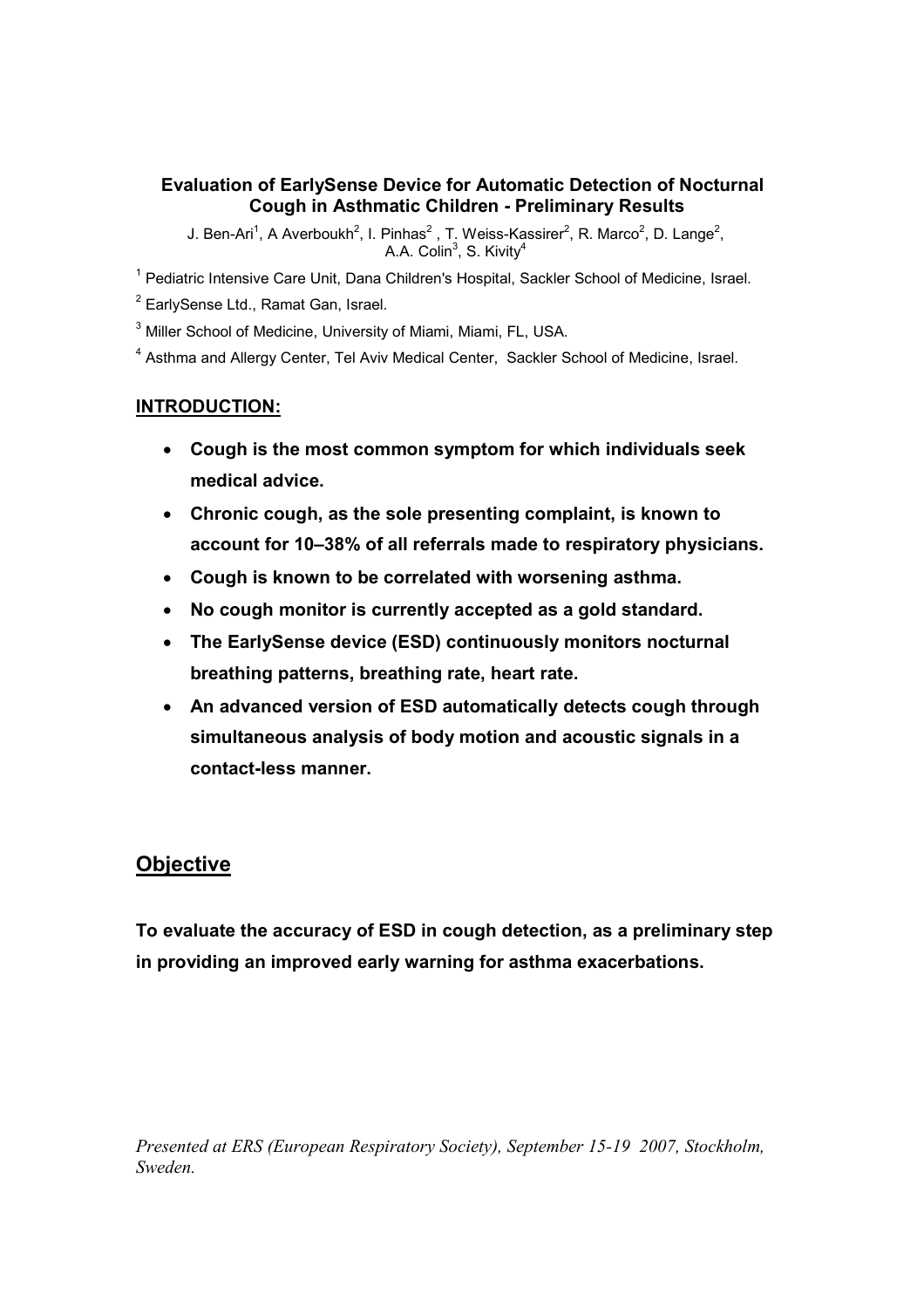## Method:

An open labelled, prospective, non randomized, one-center, self controlled observational study.

### Subjects:

- 11 asthmatic children (5 males), mean age 10.5±2.8 Y, and 10 healthy children – control group (4 males), mean age 10.9±1.8 Y.
- All studies were at home during natural sleep.
- The study was approved by the Tel-Aviv Medical Center Ethics Committee. Informed consent was obtained.

### Monitoring and Study Design

- The Piezoelectric sensor was placed under the subject's mattress and connected to bedside unit that also performed a digital audio recording (Figure 1).
- The system was automatically activated every night at a predefined time without patient intervention.
- The physiological parameters (breathing rate, heart rate and cough) were logged for each patient for the duration of the sleep time.
- The data obtained by the ESD were stored and analyzed only at the end of the study.
- The data were not available to the clinicians, and thus no clinical decisions were based on information obtained from the ES device.

#### Quantification of Cough – Reference Method

- The overnight recordings were divided to 10 second blocks.
- Cough was quantified in terms of the amount of time spent coughing, i.e. the number of blocks containing at least one explosive cough.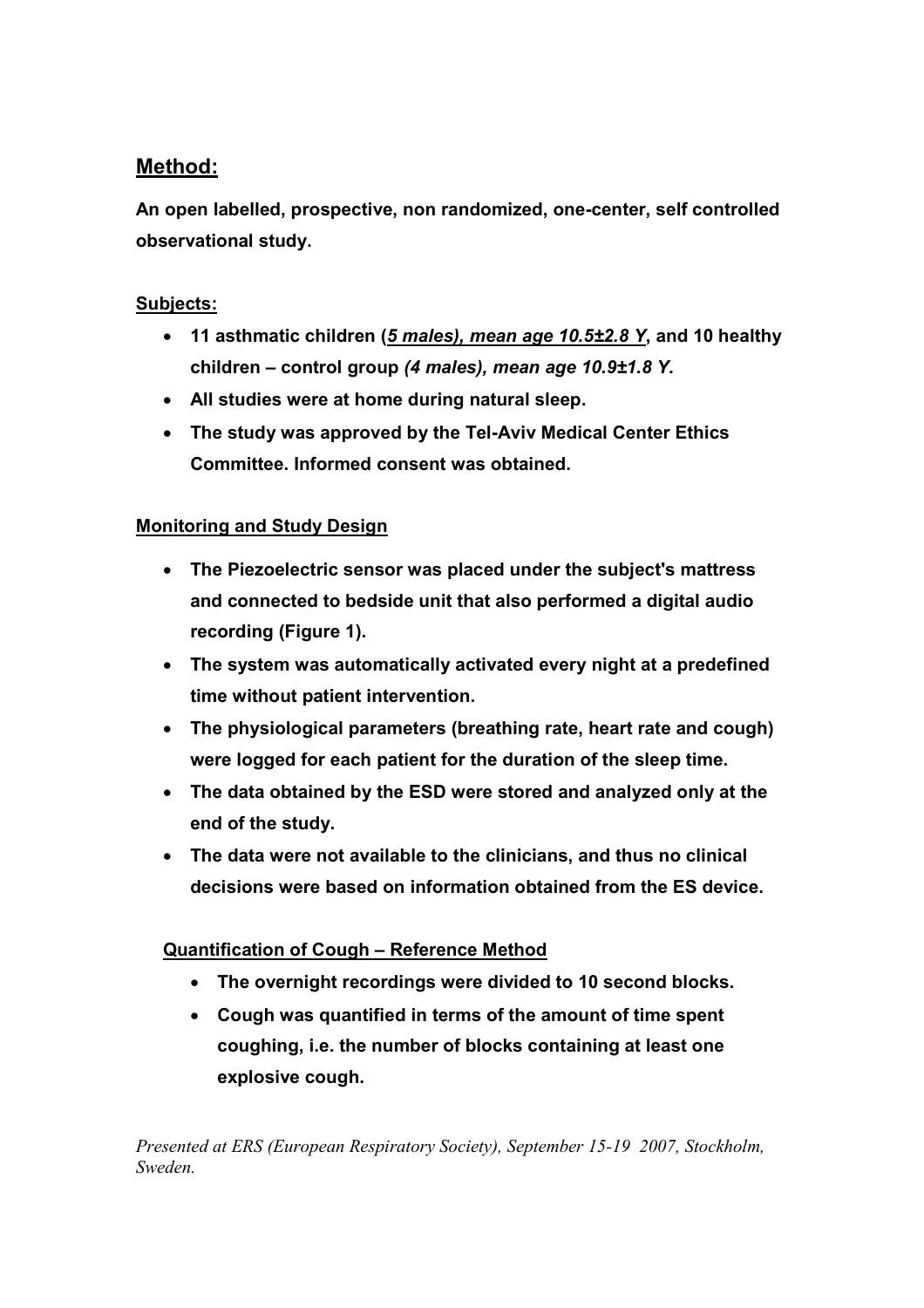- The explosive phase is always present in a cough sound and is the characteristic sound of cough.
- Objective reference cough counts were determined via Auscultation by headphone to audio records by trained technicians.
- These reference cough counts were subsequently compared to the ESD output.



Figure 1: Sensor and control unit

## Statistical Analysis

Sensitivity, Specificity, Positive and Negative Predictive Values of the ESD output as compared to the manual counting were calculated. Anova was used to compare the number of coughs between healthy and asthmatic children.

## Results:

• Asthmatic patients were monitored for a duration of 119 nights (714 hours) and healthy children for a duration of 245 nights (1470 hours).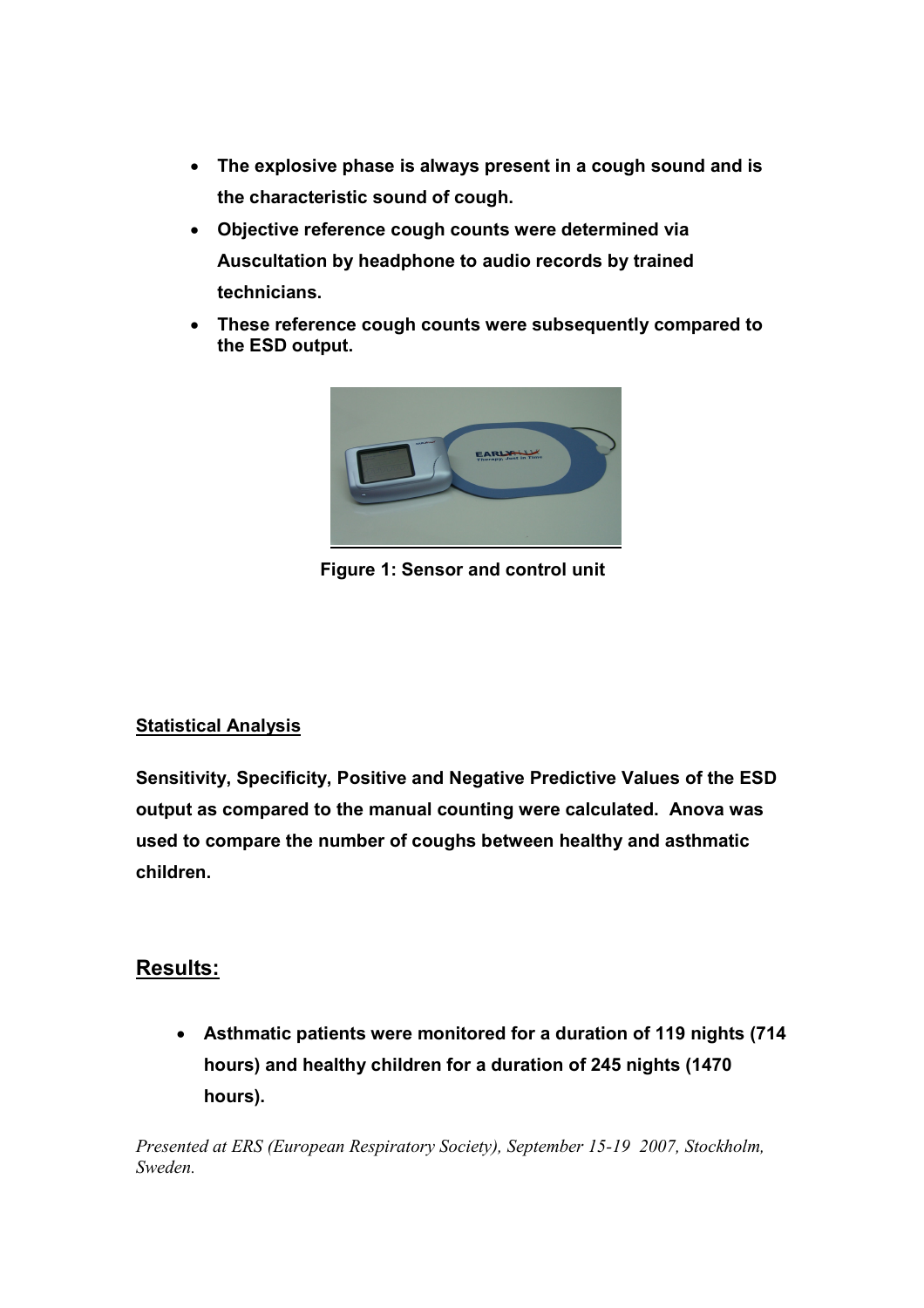- There was a significant difference in number of cough per night between all asthmatic and healthy children 6.0+13.2 (range 0-103) vs. 0.2+0.7 (range 0-5) respectively (p<0.01).
- There was also a significant differences in number of coughs between non-exacerbation nights of asthmatic and healthy subjects 4.1 $\pm$ 6.4 (range (0-18)) vs. 0.2 $\pm$ 0.7 respectively (p =0.03).
- Manual auscultation (reference method) detected 753 coughs during all nights as compared to 570 coughs that were detected by ESD (75.7% detection rate)
- The acoustical patterns of coughs were found to be similar in both population
- Table 1 presents the capability of ESD to detect coughs both in healthy and asthmatic children

| Table 1: Summary of Cough Detection in Healthy and Asthmatic Children |                                                    |                                |                       |                                                                |  |  |  |
|-----------------------------------------------------------------------|----------------------------------------------------|--------------------------------|-----------------------|----------------------------------------------------------------|--|--|--|
| Population                                                            | <b>Manual</b><br><b>Cough Count</b><br>(Reference) | <b>ESD</b><br><b>Detection</b> | <b>Detection rate</b> | Absolute<br><b>Relative Error</b><br>$(aRE)$ –<br>coughs/night |  |  |  |
| Asthma                                                                | 713                                                | 537                            | 0.75                  | 5.4                                                            |  |  |  |
| Healthy                                                               | 40                                                 | 33                             | 0.83                  | 1.2                                                            |  |  |  |
| All                                                                   | 753                                                | 570                            | 0.76                  | 26                                                             |  |  |  |

Average number of coughs/night for Asthmatic children was found to be 6, the sensitivity (SE), specificity (SP), negative and positive predictive values (NPV, PPV) of ESD for several cut-off values are presented in Table 2.

| Table 2: SE, SP, NPV and PPV |                               |      |      |      |  |  |  |
|------------------------------|-------------------------------|------|------|------|--|--|--|
|                              | Cut-Off Value (coughs/ night) |      |      |      |  |  |  |
|                              | >3                            | >5   |      | >10  |  |  |  |
|                              | 0.76                          | 0.76 | 0.76 | 0.76 |  |  |  |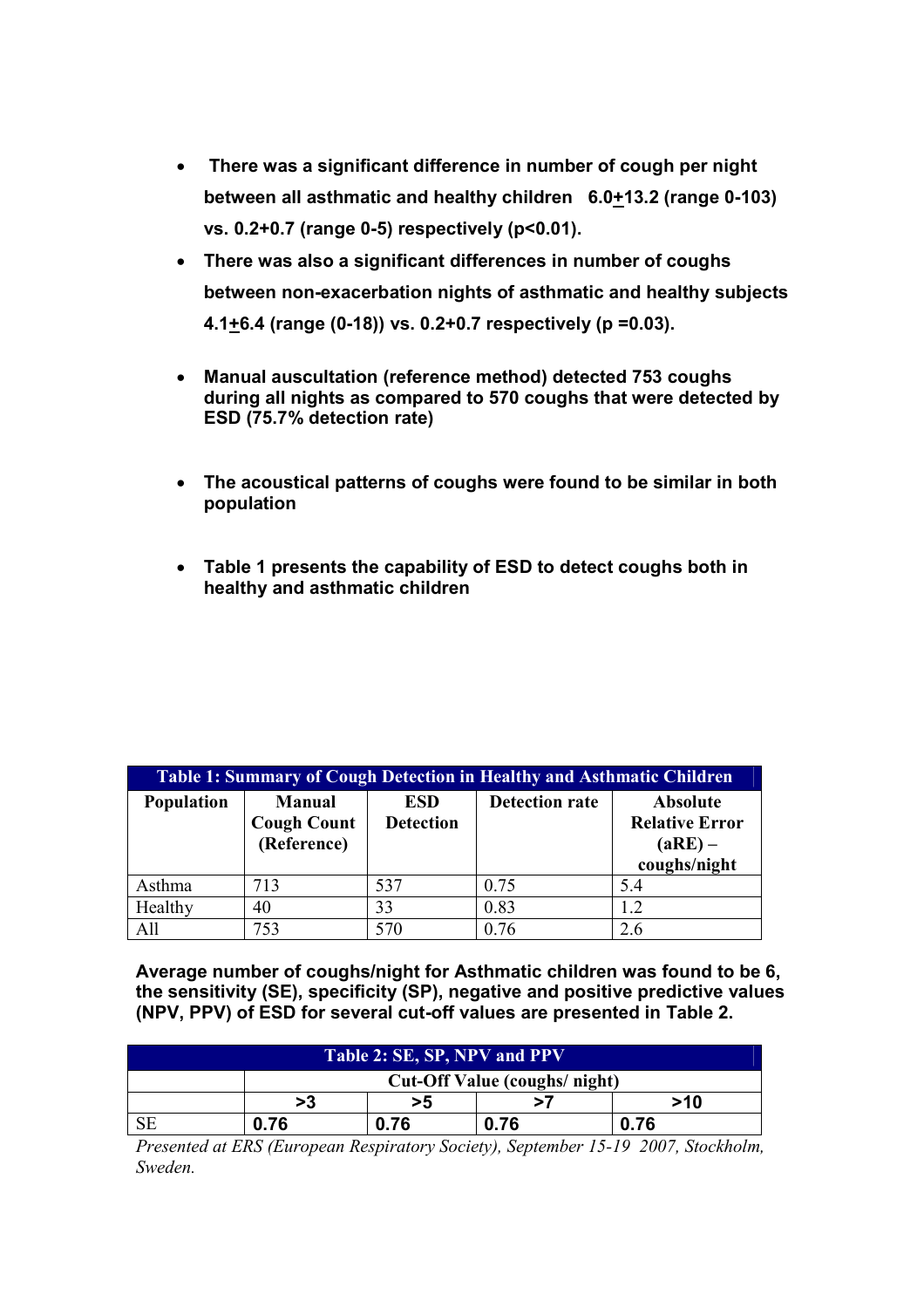| <b>SP</b>  | 0.99 | 0.99 | 0.99 | 0.99 |
|------------|------|------|------|------|
| <b>PPV</b> | 0.63 | 0.68 | 0.75 | 0.76 |
| <b>NPV</b> | 0.99 | 0.99 | 0.99 | 0.99 |

• Sample recordings of a single cough event, sleep talking and external noises as detected by ESD are shown in Figures 2, 3 and 4.



Figure 2: Recording of Single Cough Event



Figure 3: Background noise

Presented at ERS (European Respiratory Society), September 15-19 2007, Stockholm, Sweden.